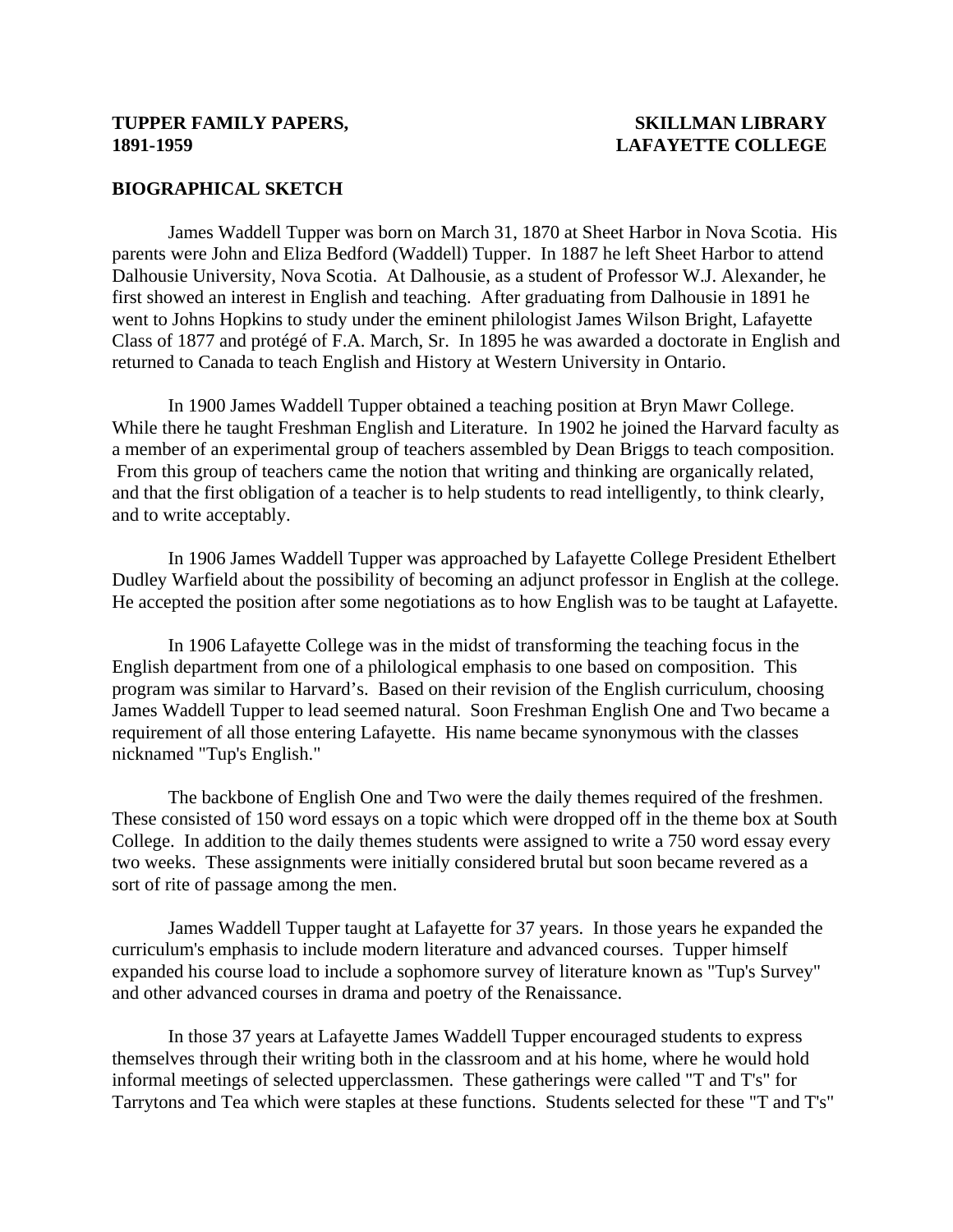## **TUPPER FAMILY PAPERS, SKILLMAN LIBRARY 1891-1959 LAFAYETTE COLLEGE**

were periodically called on to compose papers and provide materials for discussions, many of which lasted far into the night.

 James Waddell Tupper became the Head of the English Department in 1928 with the retirement of Francis A. March, Jr. He retained this position until his retirement from teaching in 1947.

 Throughout James Waddell Tupper's teaching career at Lafayette he often taught summer school at various colleges and universities. These included Bowdoin and Johns Hopkins, where he taught graduate level literature.

 After he retired in 1947, he continued to teach at various colleges in the summer. In 1950 he received an honorary doctorate of Literature from Lafayette College. James Waddell Tupper died June 3, 1953, after a prolonged illness.

 He married Mary Patterson Harmon on December 30, 1903. Together they had one son, Harmon Tupper, born in 1905.

## **SCOPE AND CONTENT**

 This collection contains over 250 letters written by James Waddell Tupper and his wife Mary to their son, Harmon Tupper. This correspondence starts in the late 1920s and continues through the early 1950s, when Dr. Tupper died. In addition to these letters there is some miscellaneous correspondence and documents tracing James Waddell Tupper's life and career at Lafayette College.

 The 1.6 linear feet that make up the Tupper Family Papers are arranged chronologically. These papers are interesting in that they document Lafayette College over almost a forty year period. The accumulated correspondence of Tupper and his wife Mary reflects the attitudes and opinions of two of the college's leading personalities over a period of forty years. The college, as seen through their eyes, is shown as a community of professors and administrators interacting with each other through the course of nearly a half century.

#### **INVENTORY**

**Box 1** 

Correspondence: 1903-1929

### **Box 2**

Correspondence: 1930-1932